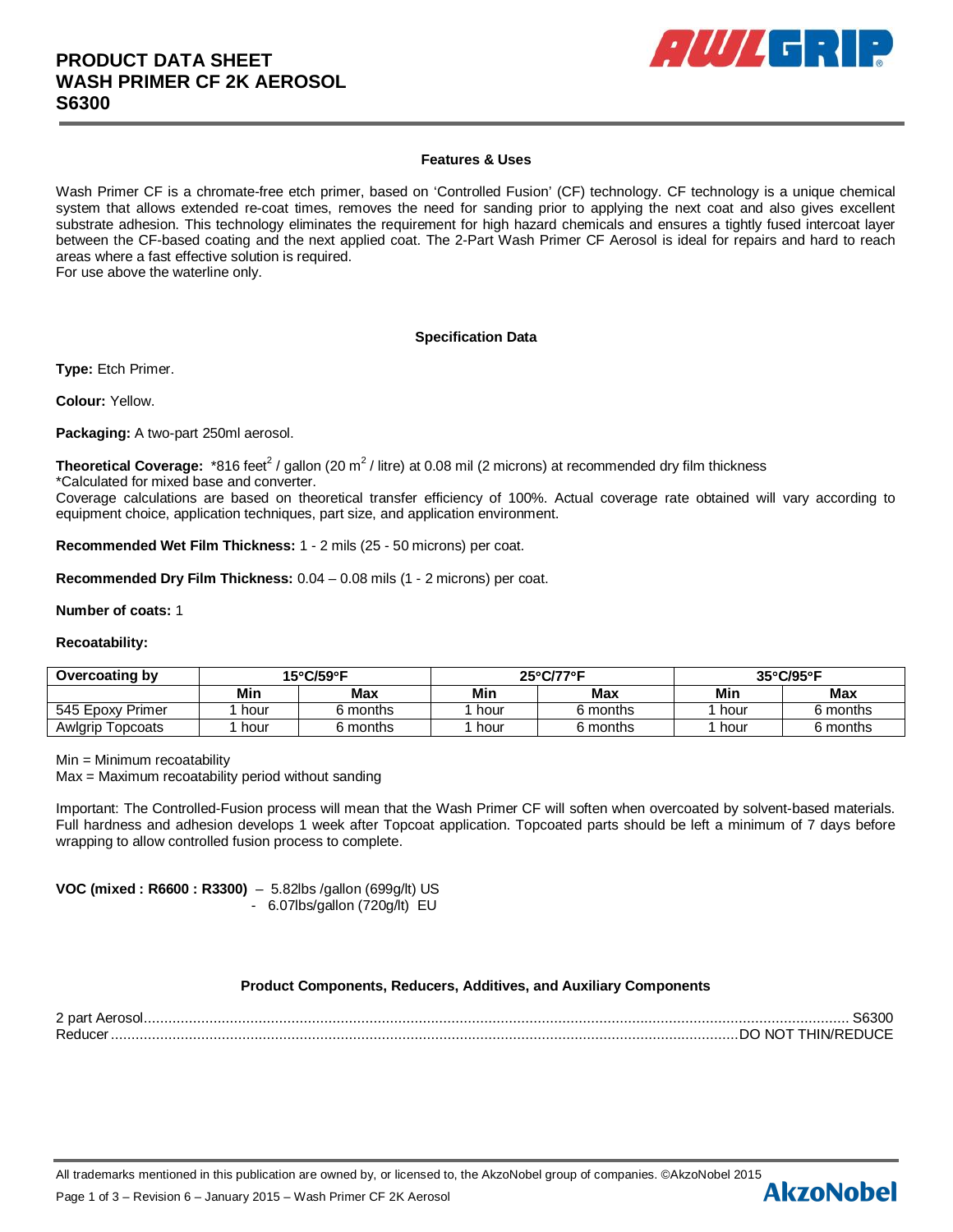

# **Surface Preparation**

Wash Primer CF Aerosol may be directly applied to aluminum, anodized aluminum and stainless steel. Not suitable for wooden or plastic surfaces.

- 1. Thoroughly clean and degrease the surface. Use commercial detergents, steam cleaners or pressure washers. Be sure all detergent residue is rinsed from the surface. Use Awlgrip Wipe Down Solvent (NA: Awlprep Plus T0115; EU: Surface Cleaner T0340) for a final wipe down of the surface.
- 2. Anodized and stainless steel parts should be sanded with 80-120 grit paper to 'break' the anodized surface to ensure adhesion to the pre-primer.
- 3. For architectural grades of anodized aluminum, the surface must be thoroughly sanded with 40-80 grade paper until a surface profile is present. The surface must then be thoroughly cleaned and degreased with Awlgrip Wipedown Solvent (NA: Awlprep Plus T0115; EU: Surface Cleaner T0340)

# **Operation of Aerosol**

There are major differences in the way that 1K and 2K aerosols are used and it is vital that the following instructions are carried out:



- 1. Shake aerosol can vigorously. When mixing ball is heard, shake can for a further two minutes minimum.
- 2. Remove the red push button from the cap and place on the bottom of the aerosol. Place the aerosol on a stable, horizontal surface with the cap pointing downwards



- 3. Activate the aerosol by applying even, vertical pressure. Listen for the clicking noise. Press just once.
- 4. Write the date and time of activation on the label. The pot life specified on this datasheet applies to an ambient temperature of 21°C. The pot life will vary depending on the ambient temperature. Lower temperatures will extend the pot life, while higher temperatures will reduce it.
- 5. Thoroughly shake the aerosol for two minutes to properly mix all the components together



6. Perform a trial spray



7. When you are finished working you must empty the valve with the spray head pointing downwards. Spray until only propellant leaves the muzzle.

Anticipated Pot Life at 21°c (70°F) @ 50% R.H: 8 hours